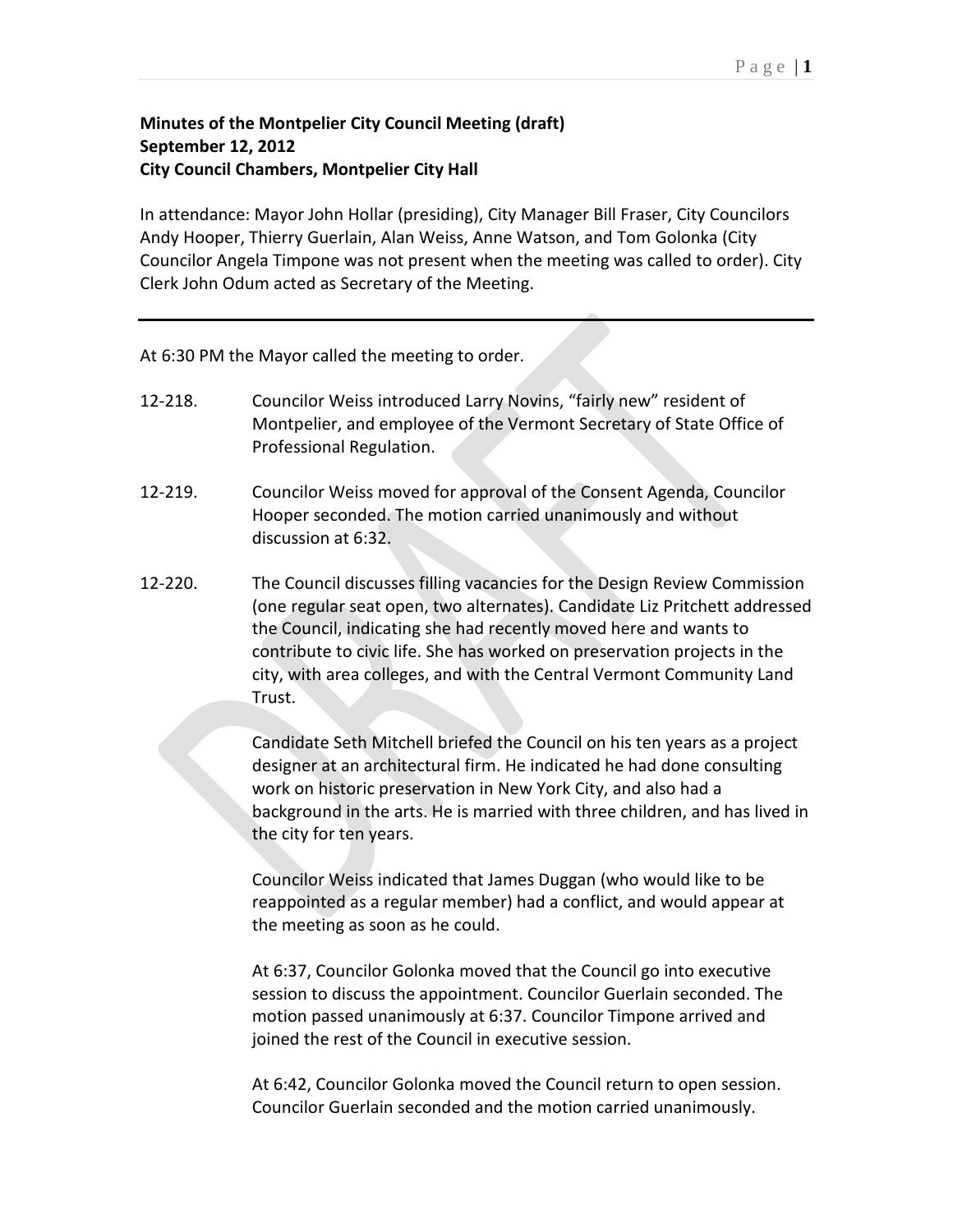Councilor Golonka moved that Liz Pritchett be appointed to Design Review Committee as a regular member, and that James Duggan and Seth Mitchell be appointed as alternates. Councilor Weiss seconded. The motion passed unanimously at 6:43.

12-221. The Council considered letters from three applicants to serve on the Charter Revision Committee. Candidate Jonathan Williams addressed the Council, indicating he was an employee of the Vermont League of Cities and Towns, has lived in Montpelier for two years, and presented his interest in serving as part of his civic duty. Candidate Earl Fechter recounted his long history with the City, noted that he has practiced law for 18 years, and that the committee is a good match for his skillset and his desire to make a contribution. Council Weiss indicated that he had spoken with the third candidate, Michael Doyle, who could not attend due to a meeting at the Historical Society.

> Councilor Golonka moved that the three candidates be appointed to the committee, and that Councilor Weiss serve as the Council's liaison. Councilor Guerlain seconded the motion.

After the Mayor expressed his appreciation to the candidates, there was a brief discussion about the size and makeup of the committee, with councilors noting the target size was 7 members with representation from all three districts. Councilor Golonka agreed to modify his motion to include the specification that the committee is fully empowered to operate with the three appointed members, and that city staff is directed to readvertise for the positions in an attempt to bring the committee size up to its optimum membership level of seven persons. The motion passed unanimously at 6:48.

- 12-222. Councilor Timpone moved that the discussion of the Hebert Road transmission system be tabled, given that the committee's final meeting on the matter was pending. Councilor Golonka seconded. The motion carried unanimously at 6:50.
- 12-223. The Council opened the second required public hearing regarding the proposed city redistricting ordinance. Councilor Weiss noted that 155 voters will be transferred from District 3 to District 1 under the proposal. When no public testimony was forthcoming, Councilor Hooper moved that the Council approve the ordinance. Councilor Timpone seconded. The motion passed unanimously at 6:52.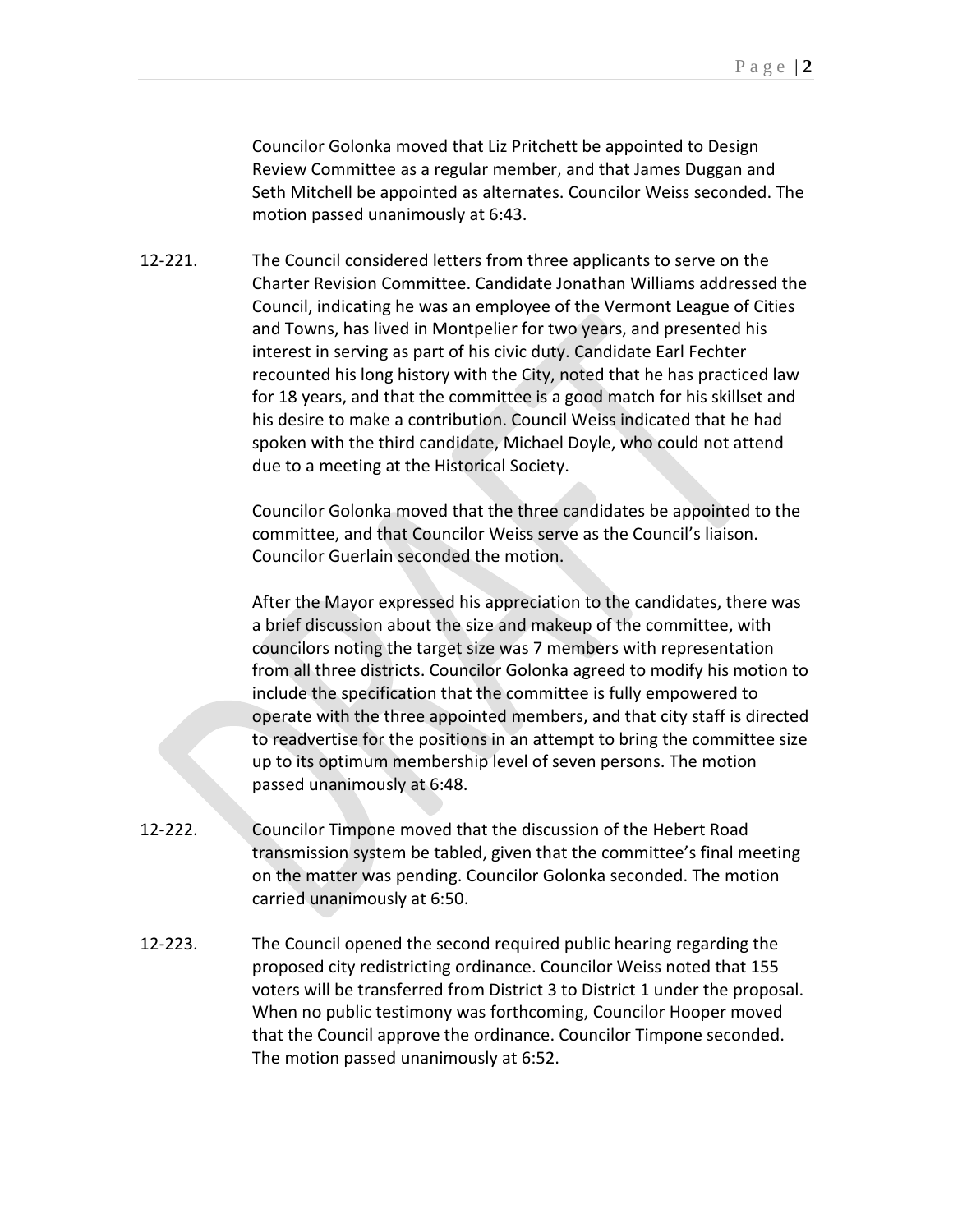12-224. City Manager Fraser opened the budget overview discussion with a presentation that provided a status report on city finances, including projections on how tax rates would have to be modified if no other changes are made. He indicated that the city was starting off in a better financial position to make budgetary choices than it had in many past years. He discussed the different approaches to paying for needed infrastructure maintenance (taxes, bonding, etc), looking for situations where the state could be responsible for maintenance, and prioritizing upkeep. He noted that nothing in his report constituted a proposal or a recommendation, but rather should serve as a starting point for discussion.

> Councilor Guerlain asked for details on the origin and the purpose of the documents presented, and Finance Director Sandra Gallup provided clarification, noting again that the documents on hand were preliminary in nature. Guerlain further questioned Gallup on the basis of her cost projections for health insurance, and the two had a more detailed exchange on the history and quality of the city's insurance plan in recent years, and as projected forward. Mayor Hollar asked about, and received a description of, the employee wellness programs that the city has implemented.

> Gallup also provided background (at Councilor Guerlain's request) on the workers compensation projections in the preliminary documents.

> Councilor Golonka advised that increasing debt to close any budget gap could put the city in conflict with the Council's debt policy. Mayor Hollar noted that he and the newer members of the City Council were likely not up to speed on the debt policy, and that they should receive a primer on it before more in-depth discussions take place in upcoming meetings.

Councilor Guerlain wondered if infrastructure maintenance may have waned over the years due to a disproportionate budgetary emphasis on other city services, and that it may be time for a reciprocal approach.

City Manager Fraser noted that the Budget Committee was still working. He also noted that giving staff increased flexibility on capital funding for specific items might be practical.

Mayor Hollar indicated he was encouraged by the preliminary information. Councilor Golonka cautioned that the School budget process could impact their discussions, and Hollar agreed that the bodies would coordinate their deliberations.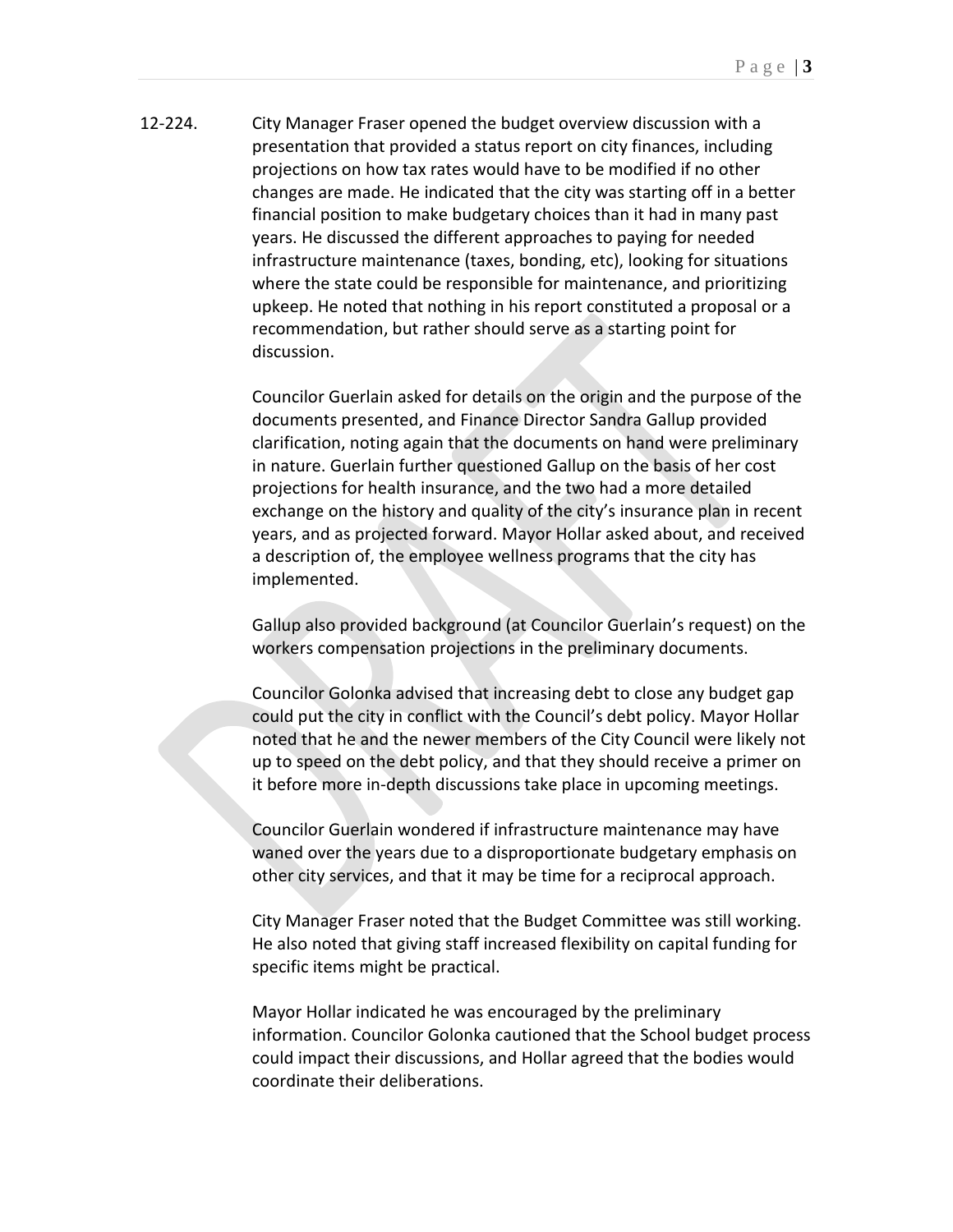12-225. Councilor Weiss wondered about the appropriateness of having City Councilors serve on committees overseeing the Senior Center and the Community Justice Center, given that both are functionally departments of the city. Mayor Hollar commented on the uniqueness of the two entities as city departments, noting that they have the characteristics of independent non-profits.

> The directors of both the Senior Center (Janna Clar) and the Community Justice Center (Yvonne Byrd) rose to indicate that their associated boards are advisory in nature, and that the presence of City Councilors serving as members is welcome. Neither was opposed to discussing other paradigms.

After some discussion, the Mayor appointed Councilor Watson to fill the Council (liaison) seat on the Community Justice and Energy Committees, Councilor Hooper to the Council seat on the Montpelier Alive board, and Councilor Guerlain to the (liaison) seat on the Senior Center committee. At Councilor Weiss's request, the City manager indicated he would provide the Council with an updated list of committee memberships.

- 12-226. The City Manager reviewed the role of the Council-appointed Voting Delegate to the VLCT Annual Business Meeting (he also noted that any city officials were welcome to attend in a non-voting capacity, and encouraged councilors to do so, if they were so inclined). Councilor Weiss moved that Mayor Hollar be appointed as the Voting Delegate, and that he attend in an unrestricted capacity. Councilor Watson seconded the motion, which passed unanimously at 7:48.
- 12-226. Councilor Hooper reported that the initial meeting of the Community Fund Board was positive, and that it was a good group.

Councilor Guerlain passed on a citizen compliment to the Public Works Department, regarding their handling of maintenance and repair on upper Main Street. He also noted that the proposed rescheduling of the next Council meeting for October 3<sup>rd</sup> would conflict with his schedule. It was noted that meeting on the 10<sup>th</sup> would make the City manager unavailable. Mayor Hollar indicated that should tentatively stick with the October  $3^{rd}$  plan, but that the matter would be settled over email in the coming days.

Councilor Weiss asked that Mr. Williams and Mr. Fechter stay to chat for a few minutes after adjournment.